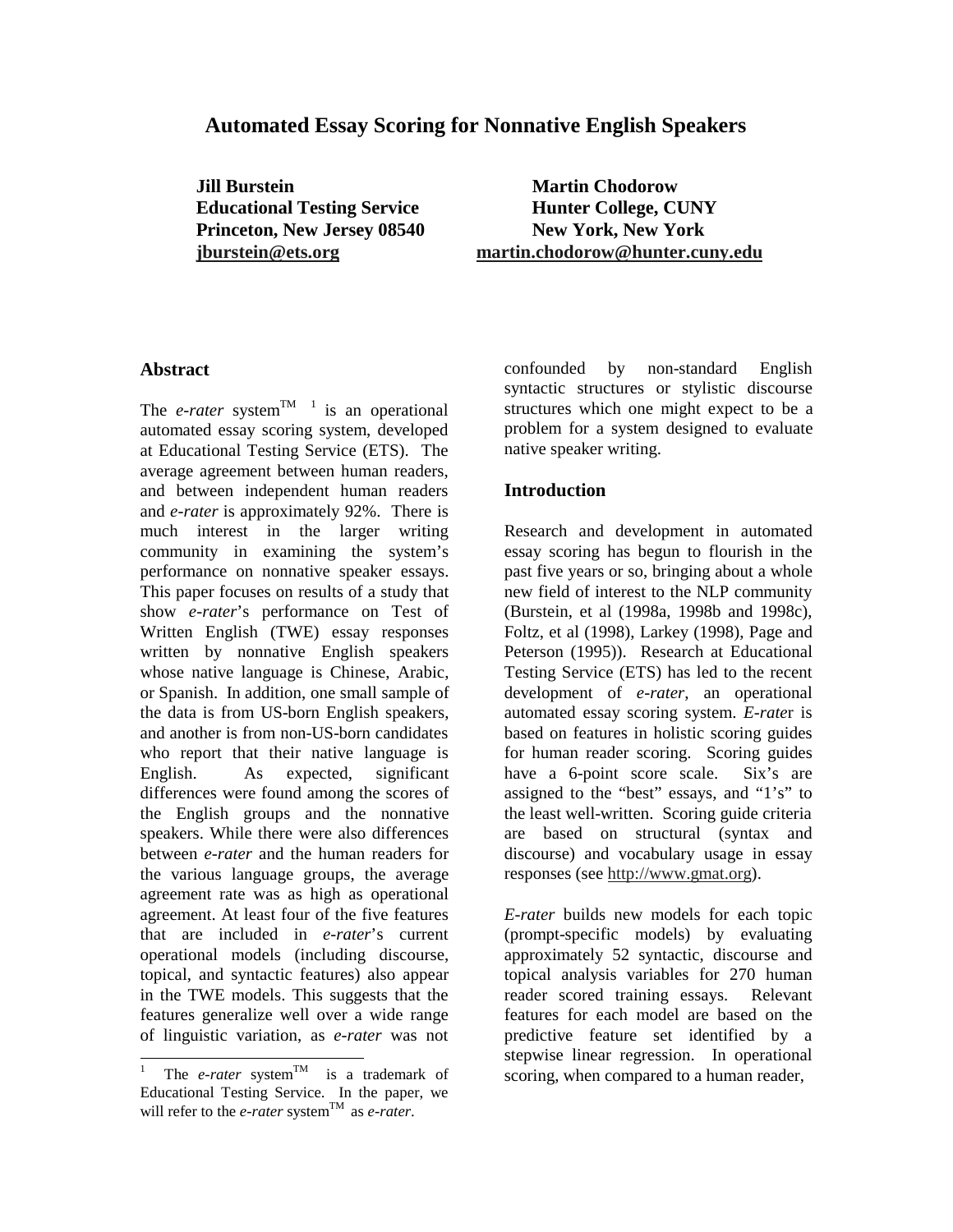*e-rater* assigns an exactly matching or adjacent score (on the 6-point scale) about 92% of the time. This is the same as the agreement rate typically found between two human readers. Correlations between *erater* scores and those of a single human reader are about .73; correlations between two human readers are .75.

The scoring guide criteria assume standard written English. Non-standard English may show up in the writing of native English speakers of non-standard dialects. For general NLP research purposes, it is useful to have computer-based corpora that represent language variation (Biber (1993)). Such corpora allow us to explore issues with regard to how the system will handle responses that might be written in nonstandard English. Current research at ETS for the Graduate Record Examination (GRE) (Burstein, et al, 1999) is making use of essay corpora that represent subgroups where variations in standard written English might be found, such as in the writing of African Americans, Latinos and Asians (Breland, et al (1995) and Bridgeman and McHale (1996)). In addition, ETS is accumulating essay corpora of nonnative speakers that can be used for research.

This paper focuses on preliminary data that show *e-rater*'s performance on Test of Written English (TWE) essay responses written by nonnative English speakers whose native language is Chinese, Arabic, or Spanish. A small sample of the data is from US-born English speakers and a second small sample is from non-US-born candidates who report that their native language is English. The data were originally collected for a study by Frase, et al (1997) in which analyses of the essays are also discussed. The current work is only the beginning of a program of research at ETS that will examine automated scoring for nonnative English speakers. Overall goals include determining how features used in automated scoring may also be used to (a) examine the difficulty of an essay question

for speakers of particular language groups, and (b) automatically formulate diagnostics and instruction for nonnative English speakers, with customization for different language groups.

## **1. E-rater Feature Identification, Model Building and Scoring**

The driving concept that underlies *e-rater* is that it needs to evaluate the same kinds of features that human readers do. This is why from the beginning of its development, we made it a priority to use features from the scoring guide and to eliminate any direct measures of essay length. Even though length measures can be shown to be highly correlated with human reader essay scores, length variables are not scoring guide criteria (Page and Peterson, 1995). The features currently used by the system are syntactic features, discourse cue words, terms and structures, and topical analysis, specifically, vocabulary usage at the level of the essay (big bag of words) and at the level of the argument. Argument, in this case, refers generally to the different discussion points made by the writer.

## **1.1 Syntactic Structure and Syntactic Variety**

The holistic rubric criteria specify that the *syntactic variety* used by a candidate should be considered with regard to essay score. The *e-rater* system uses an ETS-enhanced version of the CASS syntactic chunker (Abney (1996)), referred to here as the parser. The parser identifies several syntactic structures in the essay responses, such as subjunctive auxiliary verbs (e.g., would, should, might), and complex clausal structures, such as complement, infinitive, and subordinate clauses. Recognition of such features in an essay yields information about its syntactic variety.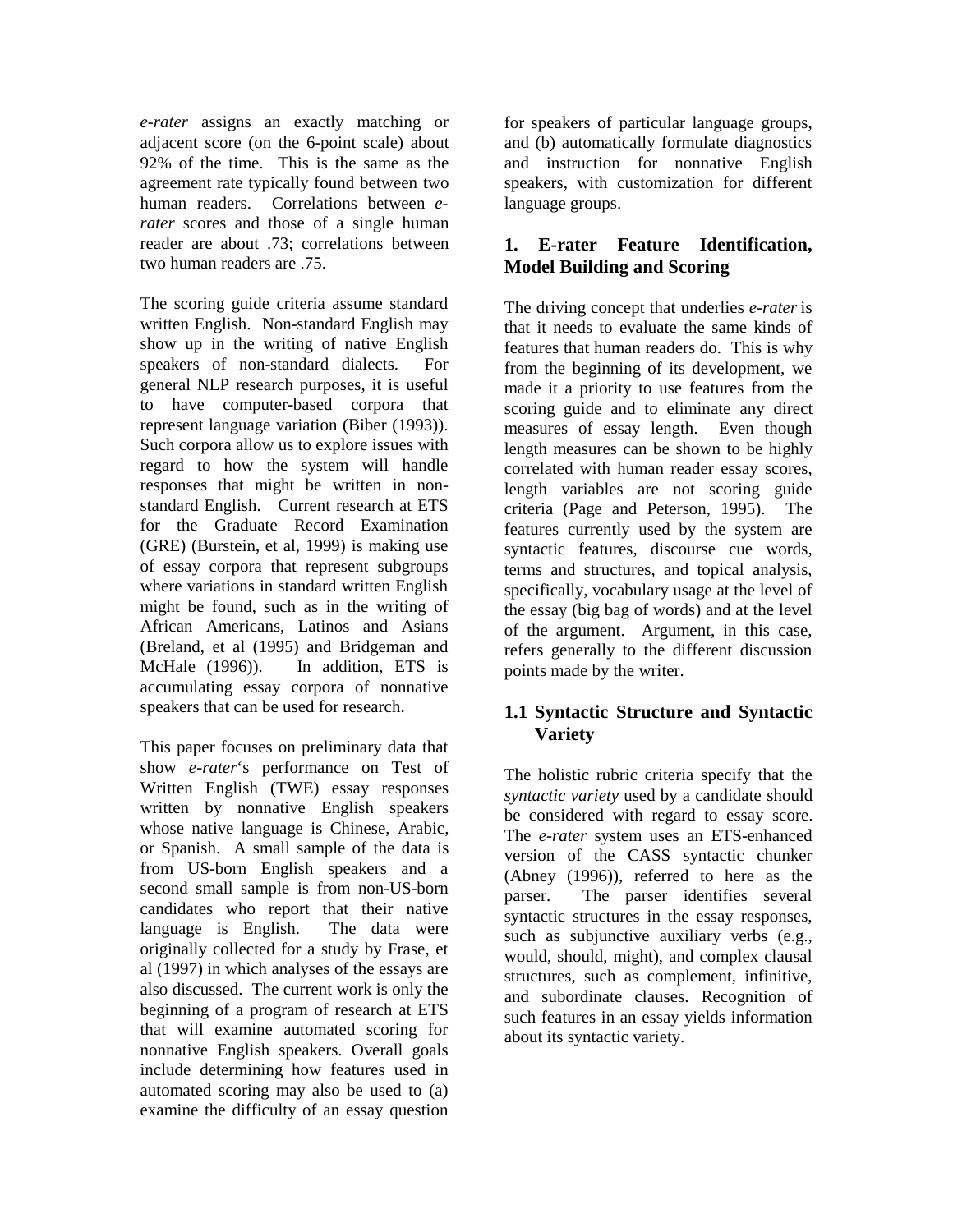## **1.2 Discourse Cues and Organization of Ideas**

Organization of ideas is another criterion that the scoring guide asks human readers to consider in assigning essay score. *E-rater* contains a lexicon based on the conceptual framework of conjunctive relations from Quirk, et al (1985) in which cue terms, such as "In summary" and "In conclusion," are classified as conjuncts used for summarizing. The conjunct classifiers contain information about whether or not the item is a kind of discourse development term (e.g., "for example" and "because"), or whether it is more likely to be used to begin a discourse statement (e.g., First, Second, or Third*). E-rater* also contains heuristics that define the syntactic or essay-based structures in which these terms must appear to be considered as discourse markers. For example, for the word "first" to be considered a discourse marker, it must not be a nominal modifier, as in the sentence, "The first time I went to Europe was in 1982," in which "first" modifies the noun "time." Instead, "first" must occur as an adverbial conjunct to be considered a discourse marker, as in the sentence, "First, it has often been noted that length is highly correlated with essay score." The cue term lexicon and the associated heuristics are used by *e-rater* to automatically annotate a high-level discourse structure of each essay. These annotations are also used by the system to partition each essay into separate arguments which are input to the system's topical analysis component, described below, for analyzing topical content.

# **1.3 Topical Analysis and Vocabulary Usage**

Vocabulary usage is listed as another criterion on human reader scoring guides. Good essays are relevant to the assigned topic. They also tend to use a more specialized and precise vocabulary in discussing the topic than poorer essays do.

We should therefore expect a good essay to resemble other good essays in its choice of words and, conversely, a poor essay to resemble other poor ones. To capture use of vocabulary or identification of topic, *e-rater* uses content vector analyses that are based on the vector-space model commonly found in information retrieval applications.

Training essays are converted into vectors of word frequencies, and the frequencies are then transformed into word weights. $2$  These weight vectors populate the training space. To score a test essay, it is converted into a weight vector, and a search is conducted to find the training vectors most similar to it, as measured by the cosine between the test and training vectors. The closest matches among the training set are used to assign a score to the test essay.

*E-rater* uses two different forms of the general procedure sketched above. In one form, for looking at topical analysis at the essay level, each of the 270 training essays is represented by a separate vector in the training space. The score assigned to the test essay is a weighted mean of the scores for the 6 training essays whose vectors are closest to the vector of the test essay. This

weight<sub>wj</sub>=(freq<sub>wj</sub>/maxfreq<sub>i</sub>) \* log(nessays/essays<sub>w</sub>)

<sup>&</sup>lt;sup>2</sup> Word (or term) weight reflects not only a word's frequency in the essay but also its distribution across essays. E-rater's formula for the weight of word *w* in essay *j* is:

where freq<sub>wj</sub> is the frequency of word  $w$  in essay  $\dot{j}$ , maxfreq<sub>i</sub> is the frequency of the most frequent word in essay *j*, nessays is the total number of training essays, and essays $_{w}$  is the number of training essays that contain *w*. The first part of the formula measures the relative importance of the word in the essay. The second part gauges its specificity across essays, so that a word that appears in many essays will have a lower weight than one which appears in only a few. In the extreme case, a word that appears in all essays (e.g., "the") has a weight of 0.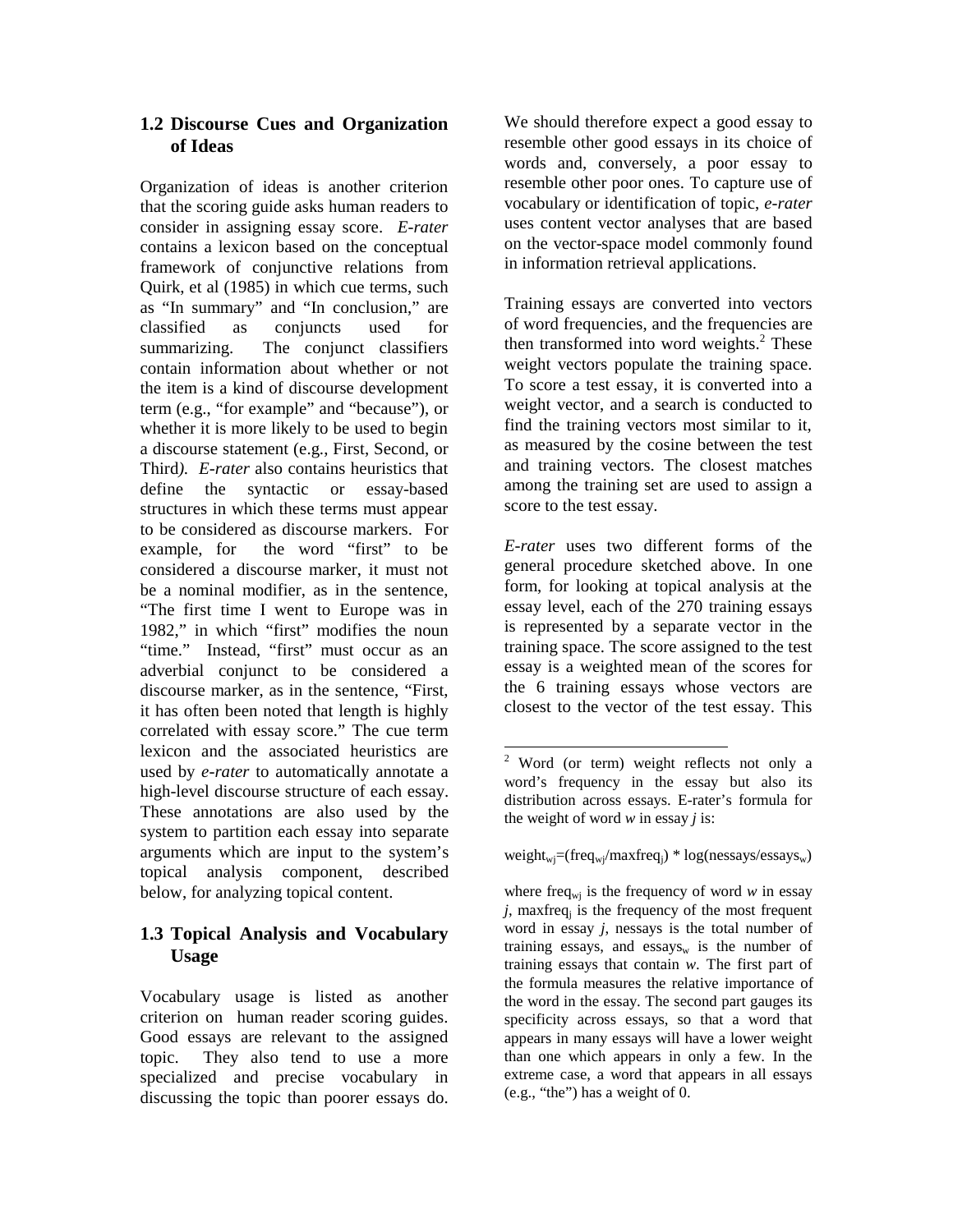score is computed using the following formula, rounded to the nearest integer:

Score for test essay  $t =$  $\sum$ (cosine<sub>ti</sub> \* score<sub>i</sub>)/ $\sum$  cosine<sub>ti</sub>

where *j* ranges over the 6 closest training essays, score*j* is the human rater score for training essay  $i$ , and cosine<sub>ti</sub> is the cosine between test essay *t* and training essay *j*.

The other form of content vector analysis that the system uses combines all of the training essays for each score category and populates the training space with just 6 "supervectors", one each for scores 1-6. This method is used to evaluate the vocabulary usage at the argument level. The test essay is evaluated one argument at a time. Each argument is converted into a vector of word weights and compared to the 6 vectors in the training space. The closest vector is found and its score is assigned to the argument. This process continues until all the arguments have been assigned a score. The overall score for the test essay is an adjusted mean of the argument scores using the following formula, rounded to the nearest integer:

Score for test essay  $t =$  $(\sum \text{argscore}_i + \text{nargs}_t)/(\text{nargs}_t + 1)$ 

where *j* ranges over the arguments in test essay *t,* argscore*j* is the score of argument *j,* and nargs<sub>t</sub> is the number of arguments in  $t$ . Using this adjusted mean has the overall effect of reducing, slightly, the score for essays with few arguments, and of increasing somewhat the score of essays with many arguments.

## **2. Model Building and Essay Scoring**

*E-rater* builds a new model for each test question (prompt). In pre-operational trials, a set of 270 essays scored by at least two human readers has been shown to be optimal for training. The distribution at each score point in the 270 training essays is as follows: five 0's, fifteen 1's, and fifty  $2's$ through  $6's$ .<sup>3</sup>

The syntactic, discourse, and topical analysis features are identified for each of the 270 essays. Vectors of raw counts of occurrences of syntactic and discourse structure information, and scores generated for the two topical analysis components are submitted to a stepwise linear regression. For each prompt, the regression selects the subset of predictive features. Typically, 8 to 12 features are selected. Although every model has a different combination of features, in the 75 models that we are currently running, the five most frequently occurring features are: 1) the topical analysis score by argument, 2) the topical analysis score by essay, 3) the number of subjunctive auxiliary words, 4) the ratio of subjunctive auxiliary words to total words in the essay, and 5) the total number of argument development terms.

The coefficient weightings for each of the predictive features generated from the regression for each prompt are then used to score new essays for that prompt.

## **3.** *E-rater* **Agreement Performance on Nonnative Speaker Data**

Some questions that will now be addressed in looking at *e-rater* system performance on nonnative speaker essay data are: (1) How does performance for nonnative speakers on TWE compare with performance in operational scoring? (2) How does the system's agreement with human readers differ for each of the language groups in this

<sup>&</sup>lt;sup>3</sup> To date, this training sample composition has given us the best cross-validation results. Some previous studies experimenting with smaller training samples with this fairly flat distribution, or samples which reflect more directly the natural distribution of the data at each score point have shown lower performance in scoring crossvalidation sets of 500 – 900 essays.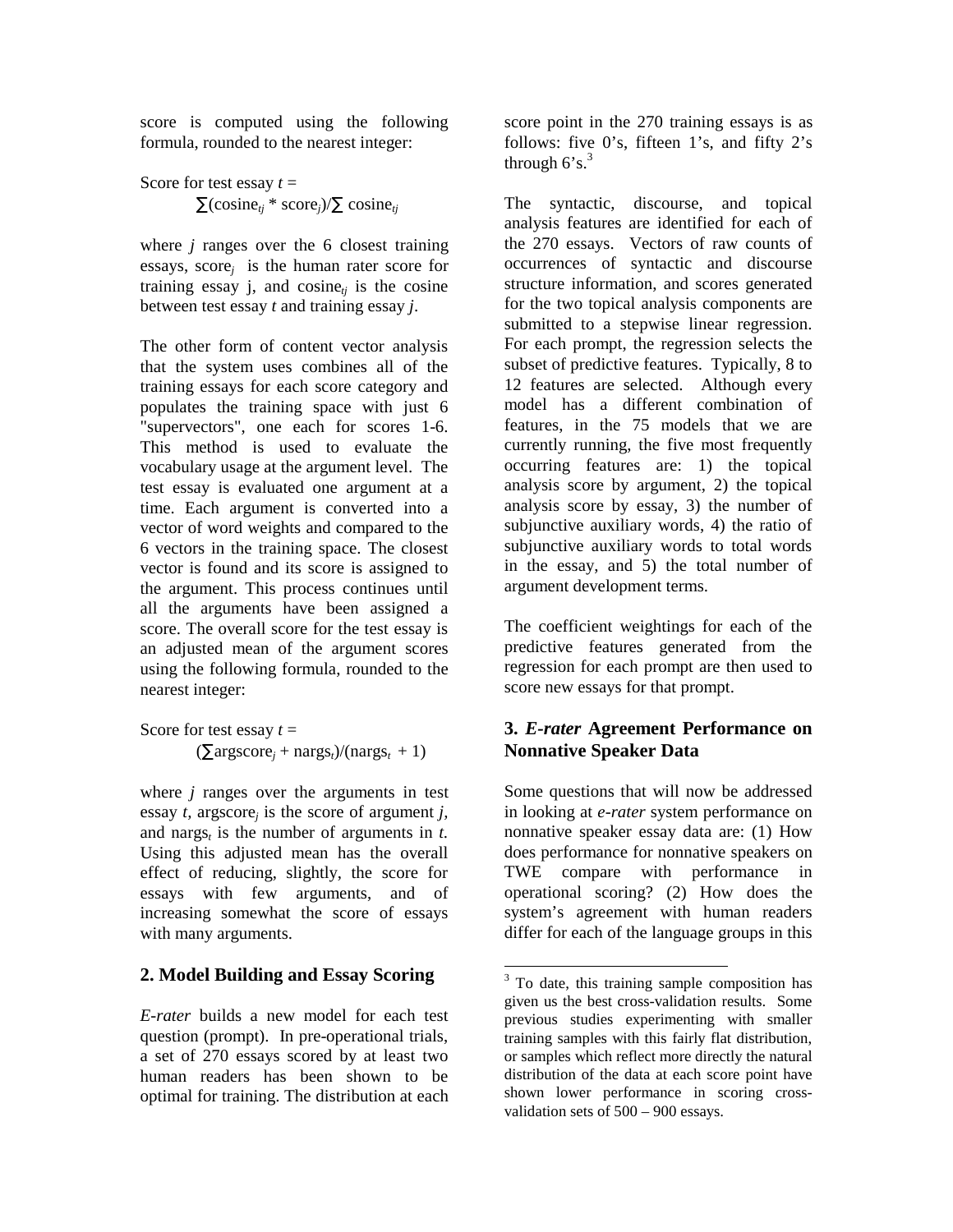study? (3) How does *e-rater*'s agreement with human readers differ for the nonnative speaker language groups as compared to the English speaking language groups? (4) Is there a significant difference between the features used most often in models for operational prompts as compared to the TWE prompts?

### **3.1 Data sample**

For this study, two prompts from the Test of Written English were used. These prompts (TWE1 and TWE2) ask candidates to read and think about a statement, and then to agree or disagree with the statement, and to give reasons to support the opinion given by the candidate. The scoring guides for these essays have a 6-point scale, where a "6" is the highest score and a "1" is the lowest score. They are holistic guides, though the criteria are more generally stated than in the scoring guides used to build *e-rater*.

For each of the prompts a total of 255 essays were used for training. Fifty training essays were randomly selected from each of the score categories 2-6. Because of the small number of essays with a score of 1, only five 1's were included in each training set. The remainder of the essays were used for cross-validation purposes.

### **4. Results**

Tables 1-3 show overall and language specific scoring results for TWE1 and TWE2 cross-validation data. The data are presented in terms of mean score and also as percent agreement between *e-rater* and human readers, where agreement is defined as exactly matching or adjacent scores on the 6-point scale. In previous studies of holistically scored essays (Burstein, et al (1998a, 1998b and 1998c)), we have examined *e-rater*'s agreement with two individual human readers. For these TWE data, only a final human reader score (labeled GDF in the Tables) was available.

The final score reflects the average of two or three human reader scores. A third human reader is typically used if the first two humans disagree by more that a single point. For the operational essay data, the mean agreement between *e-rater* and the final human reader score is 90%, about the same as the mean agreement between two individual human readers at about  $92\%$ <sup>4</sup> For the same data, Pearson correlations between *e-rater* and final human reader scores, and between two human readers are about the same at .75. Table 1 shows that, for TWE essays, overall *e-rater* agreement with the human reader final score is high. The values are comparable to those for the operational essays although the correlations are somewhat lower.

 4 Baseline agreement for the TWE data is approximately 84%. This is determined by calculating agreement if the most common score, "4", is assigned to all essays. Using the same technique for GMAT essays showed baseline agreement to be about 83%.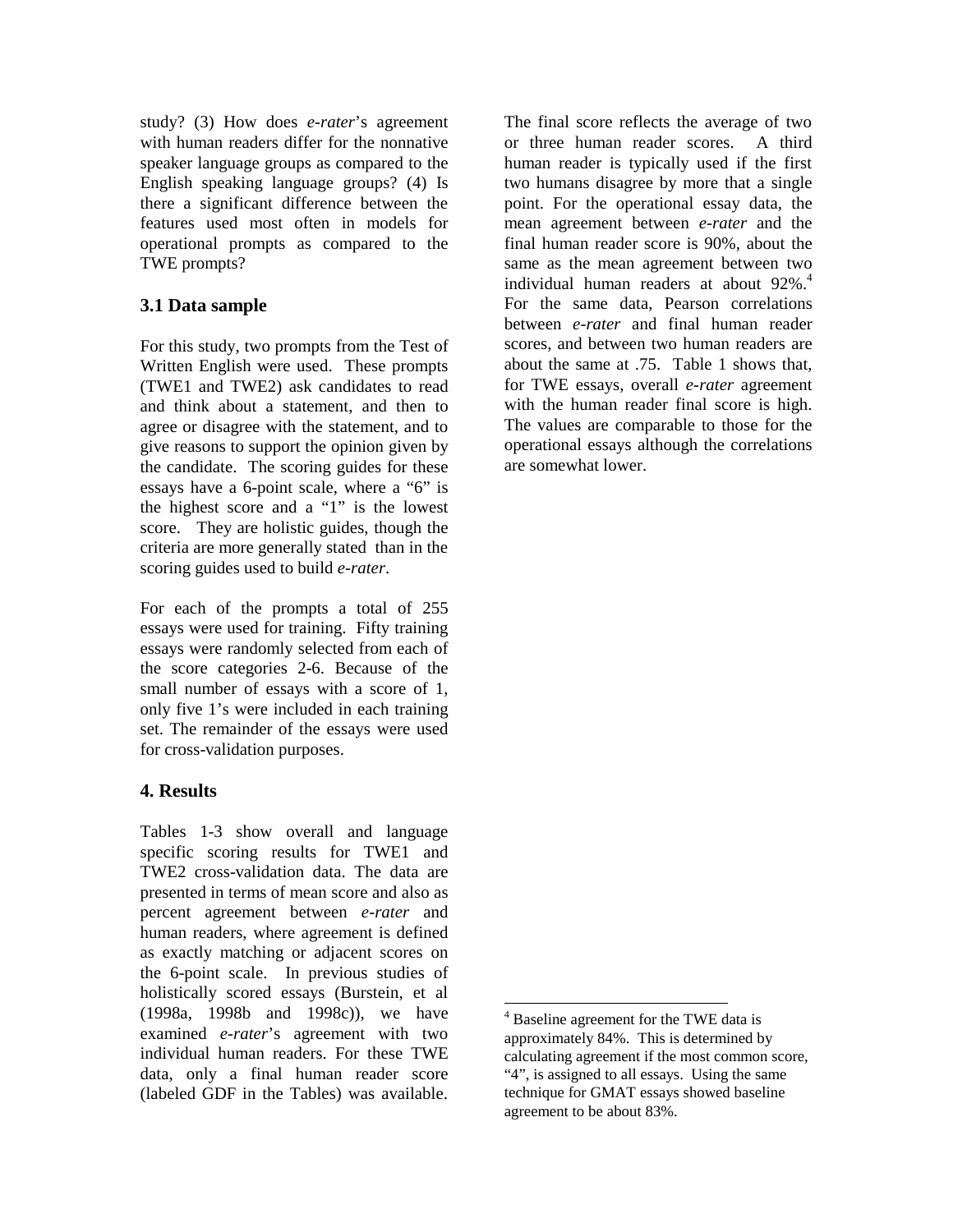| Prompt           | $n=$ | % Agreement      | Pearson r | <b>GDF</b> |      | Е     |       |  |
|------------------|------|------------------|-----------|------------|------|-------|-------|--|
|                  |      | (Exact+Adjacent) |           | Score      |      | Score |       |  |
|                  |      |                  |           | Mean       | S.D. | Mean  | S.D.  |  |
| TWE1             | 562  | 91.1             | .667      | 4.16       | .974 | 4.08  | 1.041 |  |
| TWE <sub>2</sub> | 576  | 93.4             | .718      | 4.16       | .936 | 4.07  | .989  |  |
| Mean             |      | 92.3             | .693      | 4.16       | .955 | 4.08  | 1.015 |  |

#### **Table 1: Comparison of Human Readers Final Score (GDF) &** *e-rater* **Score (E) Over All Language Groups in TWE1 and TWE2**

An analysis of variance was performed on the essay scores, using Reader (GDF, E) as a within factor and Prompt (TWE1, TWE2) and Language Group as between factors. Although small, the difference in mean score between GDF

and *e-rater* was statistically significant  $(F<sub>(1,1128)</sub> = 5.469, p < .05)$ . There was no significant main effect for Prompt, and no interactions between Prompt and the other factors. Tables 2 and 3 show the results for TWE1 and TWE2 by Language Group and Reader.

### **Table 2: Comparison of Human Readers Final Score (GDF) &** *e-rater* **Score (E) By Language Groups in TWE1**

| Language   | $n=$ | % Agreement     | Pearson r | <b>GDF</b> |      | Е     |      |  |
|------------|------|-----------------|-----------|------------|------|-------|------|--|
| Group      |      | Exact+Adjacent) |           | Score      |      | Score |      |  |
|            |      |                 |           | Mean       | S.D. | Mean  | S.D. |  |
| Arabic     | 146  | 89.0            | .645      | 3.83       | .973 | 3.67  | .947 |  |
| Chinese    | 153  | 88.2            | .543      | 4.09       | .884 | 4.12  | 1.00 |  |
| Spanish    | 131  | 92.4            | .644      | 3.96       | .986 | 3.70  | .915 |  |
| US-English | 97   | 96.9            | .632      | 4.96       | .624 | 4.93  | .814 |  |
| Non-US     | 35   | 91.4            | .544      | 4.31       | .900 | 4.51  | .981 |  |
| English    |      |                 |           |            |      |       |      |  |

| Table 3: Comparison of Human Readers Final Score (GDF) & e-rater Score (E) By |  |  |  |  |  |  |
|-------------------------------------------------------------------------------|--|--|--|--|--|--|
| <b>Language Groups in TWE2</b>                                                |  |  |  |  |  |  |

| Language   | $n=$ | % Agreement      | Pearson r | <b>GDF</b> |      | E     |      |
|------------|------|------------------|-----------|------------|------|-------|------|
| Group      |      | (Exact+Adjacent) |           | Score      |      | Score |      |
|            |      |                  |           | Mean       | S.D. | Mean  | S.D. |
| Arabic     | 151  | 96.4             | .783      | 3.85       | .959 | 3.70  | .909 |
| Chinese    | 139  | 91.0             | .707      | 3.92       | .957 | 4.04  | 1.03 |
| Spanish    | 138  | 93.5             | .616      | 4.07       | .845 | 3.69  | .733 |
| US-English | 103  | 92.0             | .519      | 4.83       | .613 | 4.95  | .759 |
| Non-US     | 45   | 93.3             | .465      | 4.68       | .732 | 4.60  | .780 |
| English    |      |                  |           |            |      |       |      |

The main effect for Language Group was significant ( $F_{(4,1128)} = 76.561$ , p < .001). As expected, the two English groups scored

substantially higher than the nonnative speakers. Finally, the interaction of Language Group by Reader was also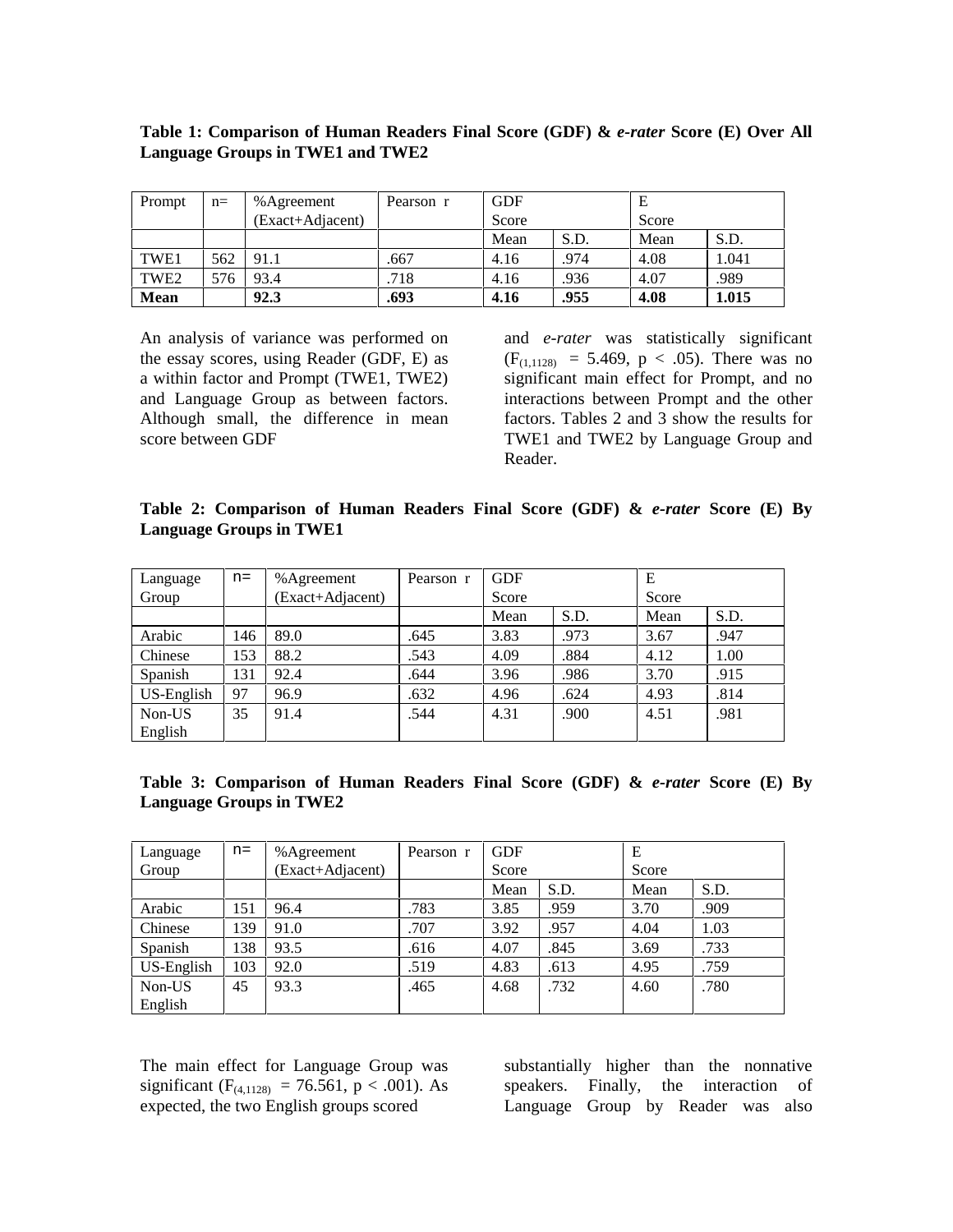significant  $(F_{(4,1128)} = 12.397, p < .001)$ , reflecting higher scores for GDF than for *erater* in some groups (e.g., Spanish) and lower scores for GDF than for *e-rater* in others (e.g., Chinese).

Despite the score differences,  $\chi^2$  analyses showed no significant differences on the Agreement measure for Language Group in either TWE1 or TWE2. There was however an effect of Prompt in the analysis of Agreement for Arabic speakers, where Agreement levels in TWE1 and TWE2 were significantly different  $(\chi^2(1) = 6.607, p <$ .01); no other group differences in Agreement were found between the two prompts.

#### **5. Discussion and Conclusions**

In this study we have evaluated the performance and effects of *e-rater* on two sets of nonnative speaker essay responses, approximately 1100 essays. The results show that overall system performance is quite good and highly comparable to results for scoring the primarily native speaker data found in operational essays. The models that *e-rater* built to score TWE1 and TWE2 contain 7 or 8 features, and these include syntactic, discourse and topical analysis features. Importantly, at least 4 of the top 5 features that are included in the current operational models also appear in the models for TWE1 and TWE2. It is useful to know that even when 75% of essays used for model building were written by nonnative English speakers (as in this study), the features selected by the regression procedure were largely the same as those in models based on operational writing samples in which the majority of the sample were native English speakers. This suggests that the features that the system considers are generalizable from native speaker writing to nonnative speaker writing. Further, *e-rater* was not confounded by non-standard English syntactic structures or stylistic discourse

structures, which one might expect to be a problem for a system designed to evaluate native speaker writing.

Although there were significant differences between final human reader score and *erater* score across language groups, in absolute terms the differences were small (only a fraction of a score point) and did not produce significant differences in agreement. For one group, prompt made a difference. It would be useful to analyze the essays in more detail to see what features are responsible for the score variations and how essay topic might explain any differences due to prompt. We are currently investigating the use of tree-based regression models to supplement linear regression (Sheehan, 1997). Preliminary analyses of tree-based regressions, however, do not show an improvement in e-rater performance. This may be explained by the fact that the most predictive features in *erater* are linearly related to score.

In future studies, we will have sufficient data to build individual models for different language groups to examine how this affects *e-rater*'s performance. In addition, we hope to learn about how building languagespecific models can be used for automated generation of diagnostic and instructional feedback -- perhaps customized for different language groups.

#### **References**

Abney, Steven. (1996) Part-of-speech tagging and partial parsing. In Church, Young and Bloothooft (eds), *Corpus-based Methods in Language and Speech*. Dordrecht: Kluwer.

Biber, D. (1993) Using register-diversified corpora for general language studies. *Computational Linguistics*, 19, 219-241.

Breland, Bonner and Kubota (1995), Factors in Performance on Brief, Impromptu Essay